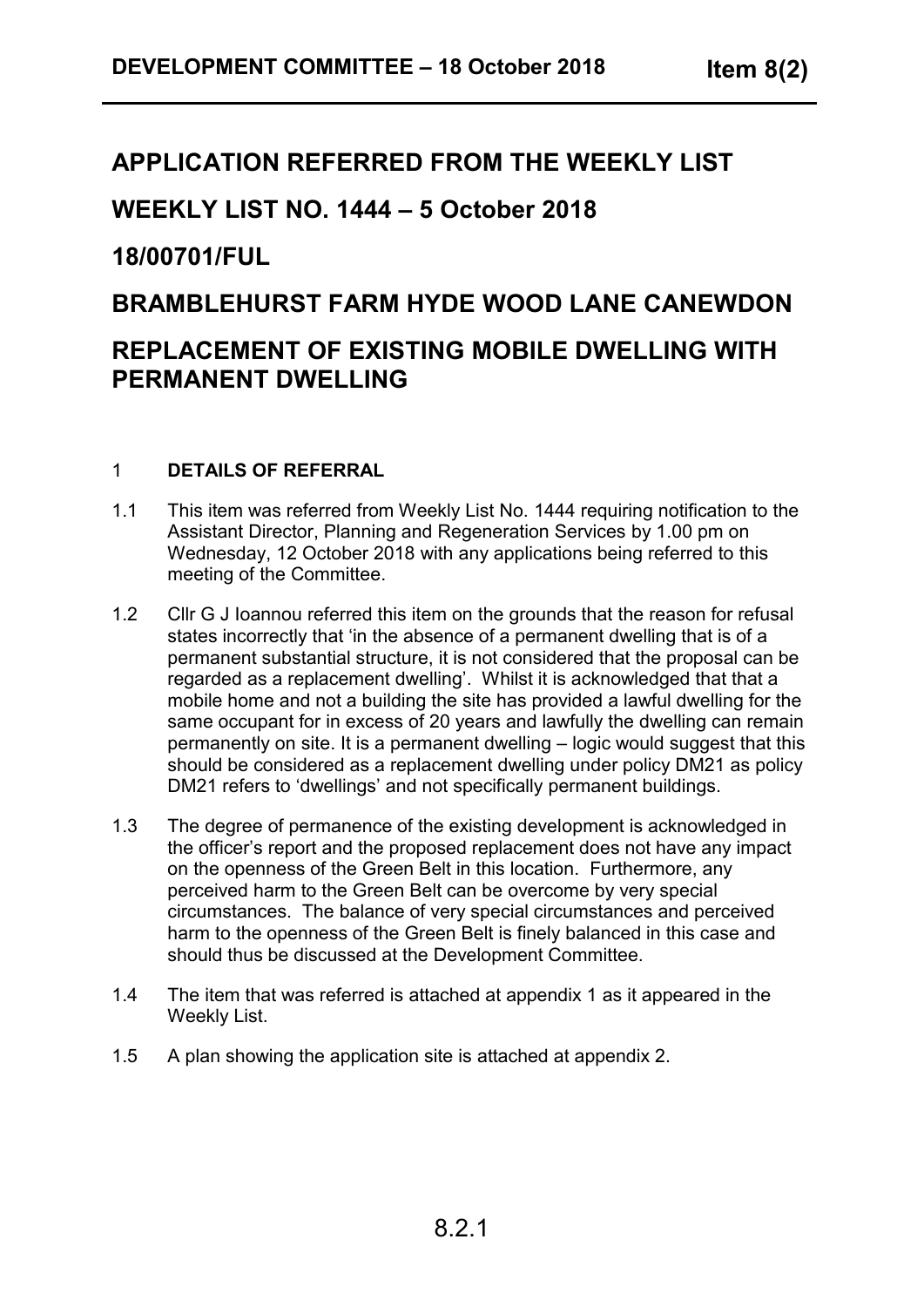#### **2 RECOMMENDATION**

2.1 It is proposed that the Committee **RESOLVES**

To determine the application, having considered all the evidence.

If you would like this report in large print, Braille or another language please contact 01702 318111.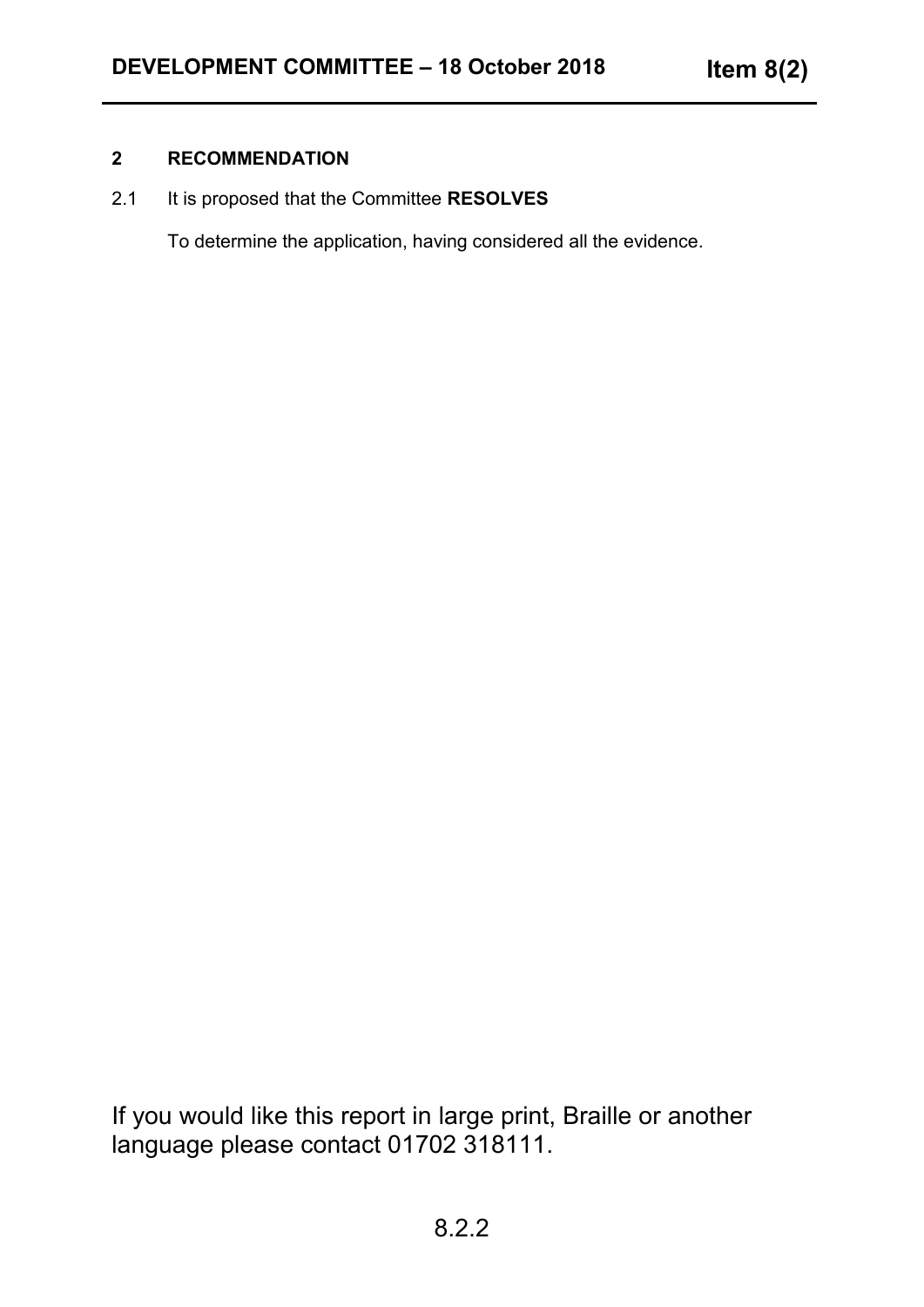# **DEVELOPMENT COMMITTEE Item 8(2) - 18 October 2018**

## **Appendix 1**

| Application No: | 18/00701/FUL                                                       | Zoning: Metropolitan Green Belt |
|-----------------|--------------------------------------------------------------------|---------------------------------|
| Case Officer:   | Ms Katie Ellis                                                     |                                 |
| Parish:         | <b>Canewdon Parish Council</b>                                     |                                 |
| Ward:           | Roche North And Rural                                              |                                 |
| Location:       | Bramblehurst Farm Hyde Wood Lane Canewdon                          |                                 |
| Proposal:       | Replacement of existing mobile dwelling with permanent<br>dwelling |                                 |

#### SITE AND PROPOSAL

#### Site and Context

- 1. Bramblehurst Farm is located on the eastern side of Hyde Wood Lane. It features a static mobile home and a collection of buildings set approximately 110m to 200m within the site accessed via a track running alongside the southern site boundary. It lies within the Metropolitan Green Belt. There is a scattering of dwellings on the western side of the lane however the surroundings are rural in character.
- 2. The static mobile home stationed on site is used for residential purpose. Adjacent to this is a brick built weather boarded building which appears to be residential; the history of the site did not reveal planning permission has been sought for this building and a large corrugated steel agricultural building which was once used for the stock of pigs. Stables and ménage exist to the rear of the agricultural building. A certificate of lawful existing use was granted in 2017 confirms that a use of the land for the stationing of a mobile home for residential use is lawful.
- 3. It was noted while undertaking a site visit the character and appearance of the land surrounding the mobile home as indicated on the location plan edged red is residential and was made lawful by the LDC.

#### Proposal

- 4. Planning permission is being sought to demolish an existing mobile home and erect a permanent detached dwelling.
- 5. The proposed dwelling would measure 6.2m deep, 11.2m wide with an overall height of 4.6m.
- 6. The external materials would comprise a red brick plinth and black weatherboard cladding together with red plain tiles.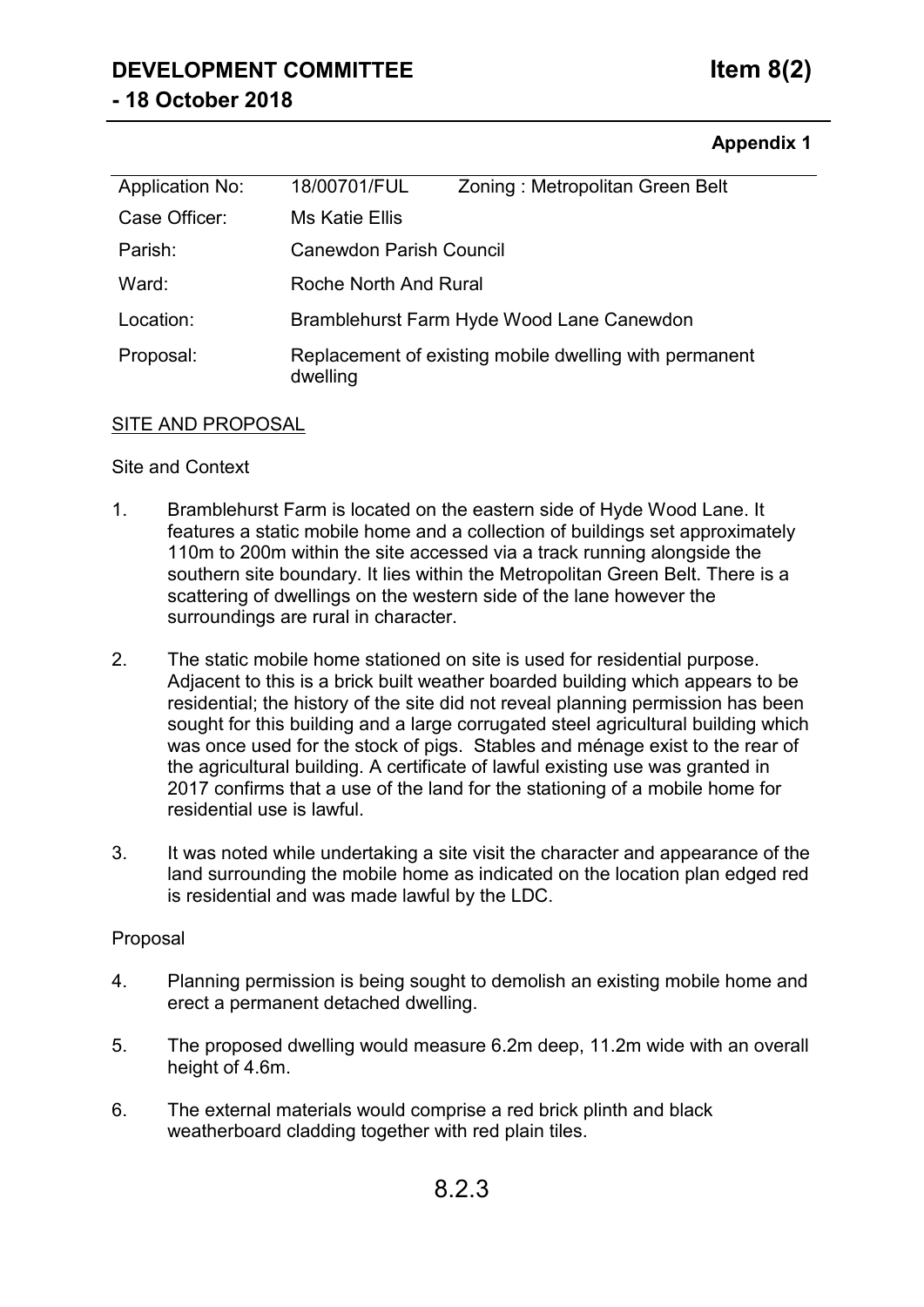#### Relevant Planning History

- 7. ROC/670/82 Siting of mobile home for agricultural worker. Approved.
- 8. ROC/858/84 Renewal of temporary permission to site mobile home. Approved.
- 9. ROC/500/87 Renewal of temporary permission to site mobile home. Approved.
- 10. F/0308/96/ROC Use of Land for Siting of Mobile Home, Erect Detached Stable and Tack Room and Open Sided Barn. Approved
- 11. 17/00229/LDC Application for a Lawful Development Certificate for Existing Use: Continued siting of mobile home in breach of Condition 1 of F/0308/96/ROC. Approved
- 12. 17/00602/OUT Outline Application for Dwelling to Replace Existing Mobile Home. Refused

Background to the Application

13. An application for outline consent (17/00602/OUT) was refused for the following reason:

"The proposal for the development of the site does not fall within any of the excepted categories, and is inappropriate. It is the opinion of the Local Planning Authority that no very special circumstances have been presented to sufficiently outweigh the harm to the Metropolitan Green Belt by way of inappropriateness and harm to openness, sufficiently to justify overriding the strong presumption against the construction of new dwellings in the Green Belt."

14. It should be noted that the aforementioned application proposed a dwelling in a different location to where the mobile home is currently located.

Material Considerations

Principle of development

15. The application property lies within the Metropolitan Green Belt where restrictive polices apply. It is imperative to establish if the proposal is inappropriate development in the Green Belt and if so, whether there are any other considerations sufficient to clearly outweigh the harm caused by the development in this Green Belt location. Additionally, it is important to consider the impact on the character and appearance of the surrounding area, neighbouring occupiers and highway safety.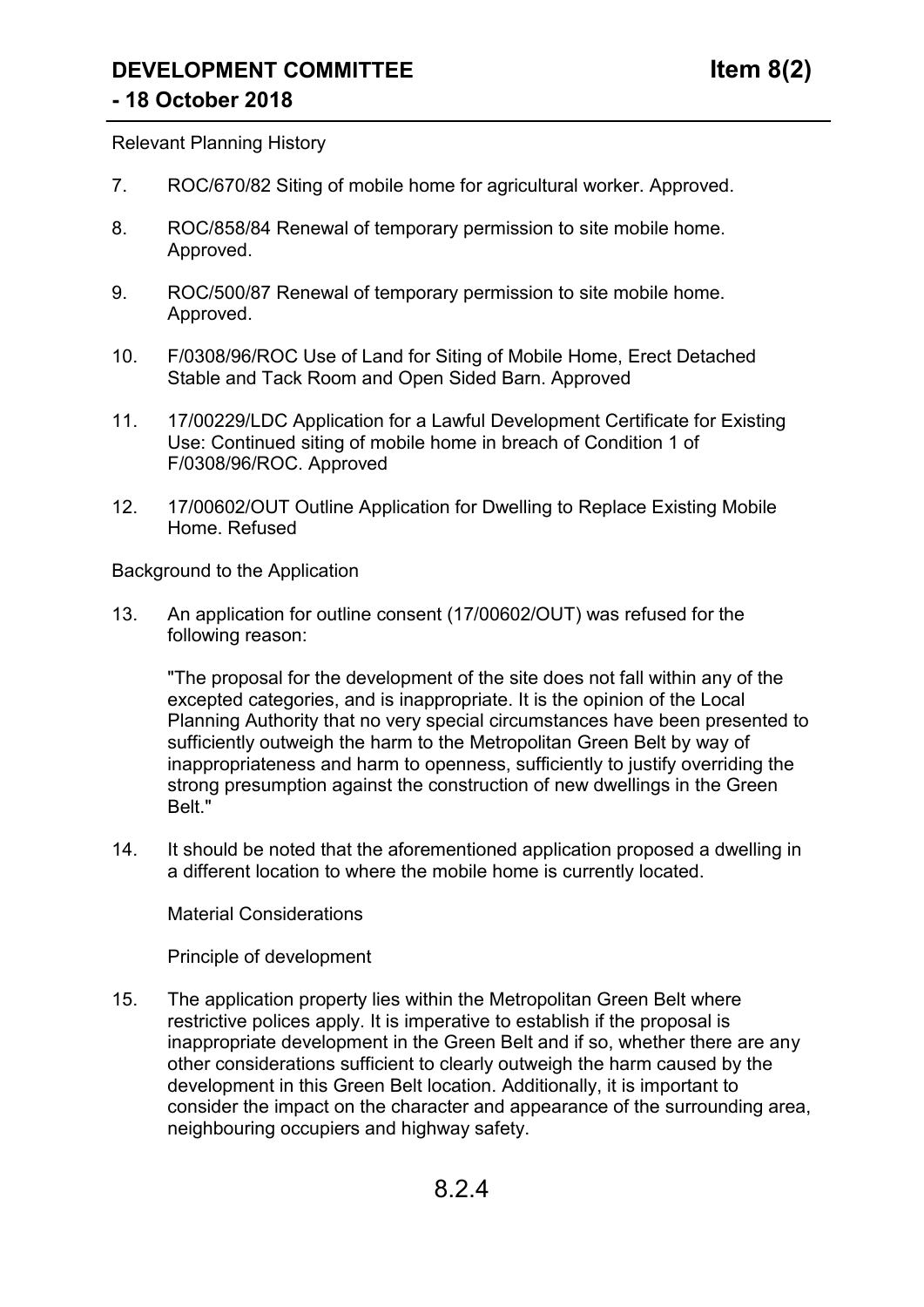## **DEVELOPMENT COMMITTEE Item 8(2)**

## **- 18 October 2018**

- 16. Section 13 Protecting Green Belt land of the National Planning Policy Framework (NPPF) states that great importance is attached to Green Belts. The fundamental aim of Green Belt policy is to prevent urban sprawl by keeping land permanently open; the essential characteristics of Green Belts are their openness and permanence. When considering any planning application, local planning authorities should ensure that substantial weight is given to any harm to the Green Belt. Any new buildings within the Green Belt should be regarded as inappropriate development except for in a limited number of circumstances including the replacement of a building, provided the new building is in the same use and not materially larger than the one it replaces. Development that does not fall to be considered under one of these categories will be considered to be inappropriate development and is, by definition, harmful to the Green Belt and should not be approved except in very special circumstances. Very special circumstances will not exist unless potential harm to the Green Belt by reason of inappropriateness, and any other harm, is clearly outweighed by other considerations.
- 17. The LDC (Ref: 17/00229/LDC) establishes the siting of a mobile home for a residential purpose at Bramblehurst Farm, which is distinct from the replacement of one dwelling with another. The mobile home is a light weight structure which comprises skirting and concrete steps which are more permanent features and lends to a degree of permanence however the structure is a mobile home defined by s.29 (1) of the Caravan Sites and Control of Development Act 1960 which confirms any structure designed or adapted for human habitation which is capable of being moved from one place to another (whether by being towed, or by being transported on a motor vehicle or trailer) and any motor vehicle so designed or adapted. In order to satisfy this definition, a structure must be capable of being moved "as a whole single structure" (Carter v Secretary of State for the Environment [1994] 1 WLR 1212,1219).
- 18. The NPPF encourages the replacement of buildings because those buildings are already present and harmful to the Green Belt but in light of the above, as the structure is a mobile home it cannot be considered as a building and therefore this exception in the NPPF does not apply..
- 19. Policy GB1 of the Core Strategy seeks to protect the Green Belt whereby policy DM10 of the Development Management Plan favours proposals for the redevelopment of previously developed land (PDL) in the Green Belt which accord with Policy GB2 of the Core Strategy. Both policies DM10 and GB2 do not promote residential development but would be permitted subject to criterion (i) to (vi) of policy DM10. These policies cannot be applied as the proposal fails the criteria.
- 20. Policy DM21 of the Development Management Plan ensures that the replacement or rebuild of existing dwellings in the Green Belt will be permitted providing that the total size of the dwelling should result in no more than a 25% increase in floorspace of the original dwelling. Similarly, the visual mass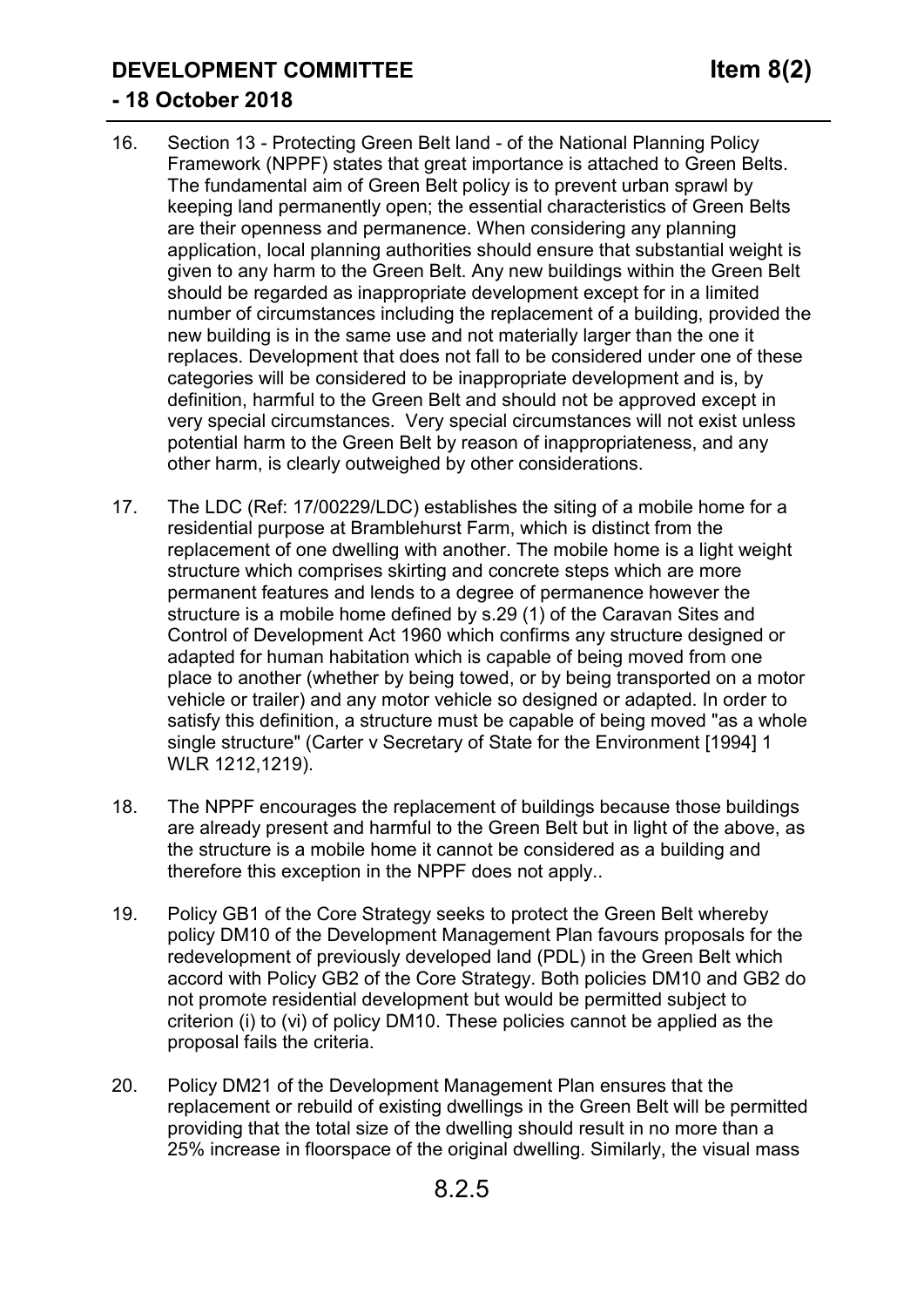**DEVELOPMENT COMMITTEE Item 8(2)**

## **- 18 October 2018**

and bulk of the new dwelling should not be significantly larger than that of the existing dwelling and the overall height of the replacement dwelling should not exceed that of the existing dwelling, unless a modest increase in height can be justified on design or visual amenity grounds. A replacement dwelling should be sited in the same location within the plot as the original dwelling, unless an alternative siting is proposed where it can be demonstrated that it would be a more appropriate siting in the Green Belt in terms of the impact on openness or amenity.

- 21. Policy DM21 of the Development Management Plan refers to the replacement of dwellings, it should be noted that the mobile home subject to LDC Ref: 17/00229/LDC is not a building or a dwelling, it is mobile, falling within the definition of a 'caravan' under the Caravan Sites and Control of Development Act 1960 and Caravan Sites Act 1968, and would not fall within this exception however the policy would be broadly applied when considering the impact of the development upon the Green Belt.
- 22. Notwithstanding the above, policy CP1 of the Core Strategy and Policy DM1 of the Development Management Plan both seek to promote high quality design in new developments that would promote the character of the locality and enhance the local identity of the area. Good design is also promoted by the National Planning Policy Framework (NPPF) as an essential element of sustainable development. It advises that planning permission should be refused for development of poor design that fails to take the opportunities available for improving the character and quality of an area.
- 23. It was previously accepted when considering the application for outline consent (17/00602/OUT) that as the mobile home is now lawful at the site there would be no objection in principle to its replacement with a mobile home of the same size and in the same location.
- 24. It is proposed to replace the static mobile home with a permanent residential dwelling, rather than a mobile home. Although the siting of the mobile home and the garden curtilage shown edge red on the location plan is now lawful, the existing structure is not a building or a dwelling and therefore the proposed dwelling would be contrary to the NPPF and policies of Rochford District Council Local Plan and therefore the principle of development is objected. The main considerations of the development are discussed in more detail below.

## Green Belt

25. The development would feature a detached bungalow sited in a reasonable sized plot situated within a similar position as the mobile home. The proposed dwelling would be a residential use, same as the existing mobile home and the proposed floor area created would increase to some 71m2. This results in a 9% increase over and above the original floor space of the mobile home.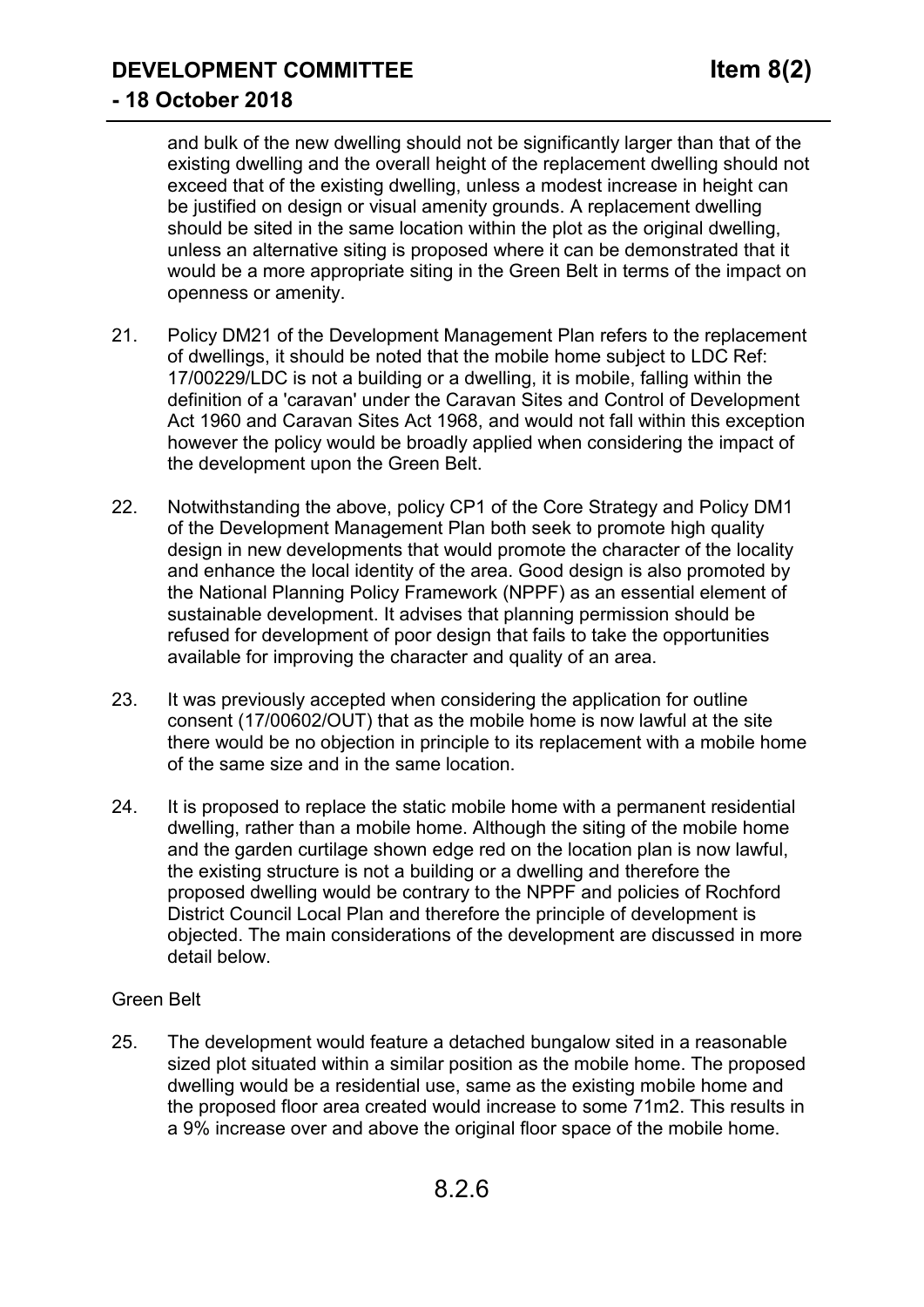- 26. The NPPF confirms new buildings within the Green Belt would be regarded as inappropriate development except for in limited circumstances. One of these circumstances refer to replacement of buildings, provided the new building is in the same use and not materially larger. As above, the static mobile home cannot be considered as a building. The proposed dwelling would be in the same use and would occupy a larger floor area than the mobile home that it would replace. It is therefore considered that the proposed dwelling would be materially larger than the mobile home currently on the site.
- 27. The Design and Access statement argues that the scheme is appropriate by virtue of being proportionate, when its size is compared with that of the mobile home. However, the NPPF wording in this case refers to a material, rather than a proportionate, increase. Any building in the same use, in this case as a dwelling, that would be materially larger than the one which is replaces, is inappropriate development. Although the proposed dwelling would only have a 9% floorspace increase compared with the mobile home, it is nonetheless measurable, and the increase is therefore material. It therefore is an exception within the latter criterion as set out above. As such, considered against the provisions of the Framework, the proposed scheme would be inappropriate development.
- 28. The NPPF goes on to confirm that new buildings should not be approved except in very special circumstances that clearly outweigh the harm to the Green Belt and any other harm.
- 29. The Design and Access statement submitted as part of this application argues that due to the scale of the proposed dwelling and continued residential use, very special circumstances exists. Additionally, the mobile home has now been in situ for a period of 36 years and has come to the end of its usable life. The applicant is suffering from ill health which is exacerbated by the damp conditions of the mobile home. Evidence has been submitted in the form of medical letters to support this claim. Whilst these extenuating circumstances have been considered they are not regarded as very special circumstances and do not outweigh the harm upon the Green Belt. Also the the site has been occupied by the applicant for 30 odd years. It is confirmed by the LDC (Ref: 17/00229/LDC) that the mobile home originally on site was burnt down in 1995 and therefore this particular mobile home has not been in existence for 30 odd years like the applicant claims. The applicant could of course provide a new mobile home to better standards of comfort under the existing certificate.
- 30. Notwithstanding the above, careful consideration needs to be given to the impact on the character, appearance and openness of the Green Belt.
- 31. The proposed dwelling would have an increased floor area of 9% which in turn results in a greater volume than that of the mobile home. A larger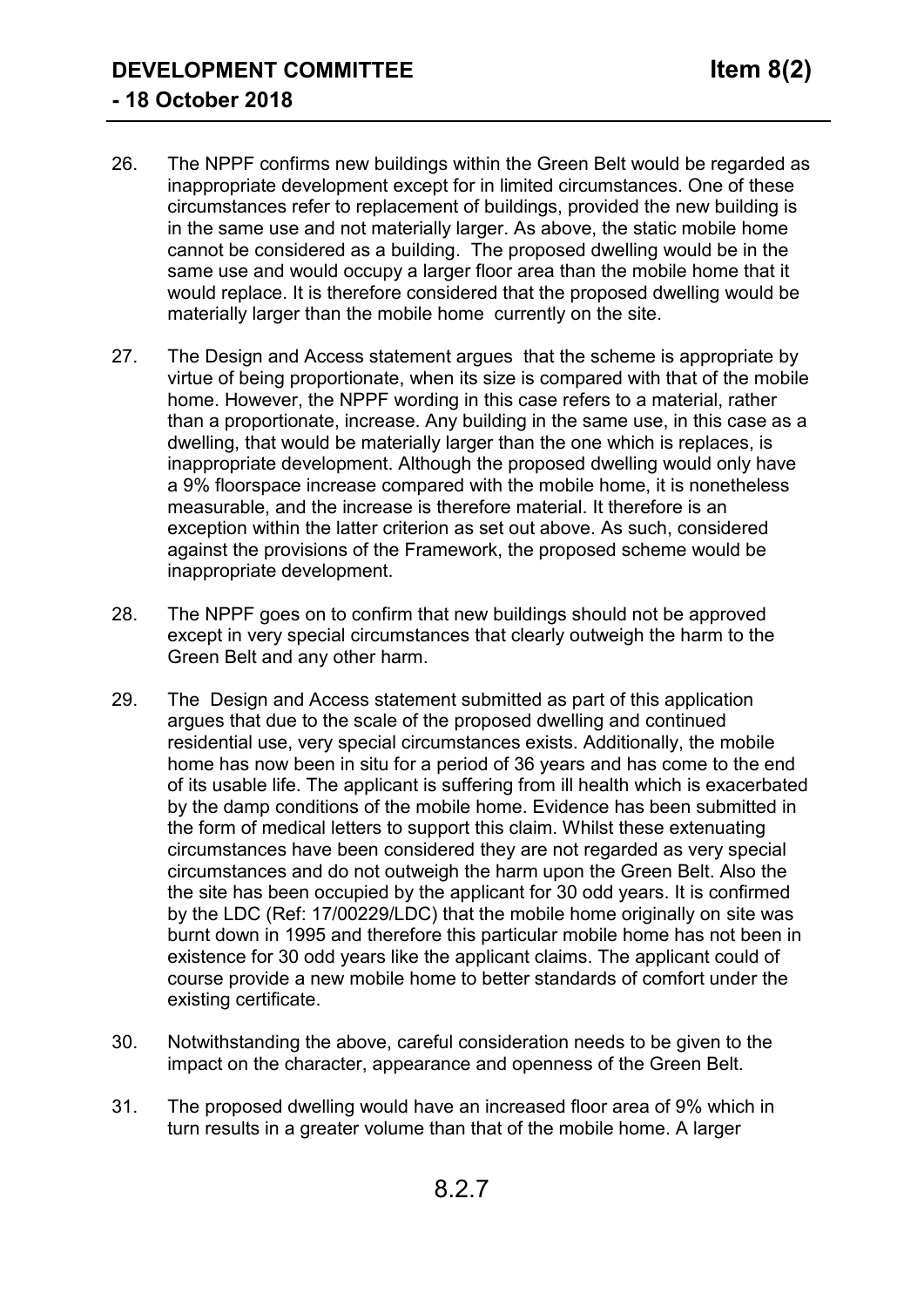dwelling occupying a greater area and volume would, by definition, reduce the openness of the land.

- 32. The proposed dwelling could have less of an impact on the rural character than the current dwelling, especially in views from outside the property, as a result of different materials to those used on the existing dwelling would limit any harm to openness.
- 33. The degree of permanence of the existing use has to be weighed against the permanent structure that is proposed.
- 34. Currently the mobile home does not have wheels and is fixed in place by skirting and connected to mains services. The mobile home is not readily moveable but is lightweight and capable of being moved which suggests a degree of permanence whereas a permanent dwelling would be in place for perpetuity. It is considered that no valid comparison can reasonably be made between a removable mobile home and a permanent operational development such as a dwelling. This would have significant tangible impact upon the openness of the Green Belt.
- 35. It is therefore considered that the proposed development has a harmful impact on the Green Belt's openness, and the purposes of the Green Belt as set out in the NPPF. Consequently, no very special circumstances exist that outweighs the harm upon the Green Belt and therefore the proposal is contrary to the Local Plan and the NPPF.

Impact on the character of the area

- 36. It is considered that the scale, bulk and height of the proposed dwelling are modest and comparable to that of other dwellings in the site as well as the immediate surroundings. The external materials proposed would sympathise with the adjacent dwelling within the farm complex. Therefore the resulting dwelling would not result in demonstrable harm to the character and appearance of the area.
- 37. With regard to appearance, a traditional design has been applied to the bungalow which has a horizontal emphasis to its massing and scale and is generally well articulated with vertically proportioned fenestration creating a well balanced building. A canopy would exist on the façade creating some visual interest.
- 38. The proposed dwelling would be aesthetically pleasing within its context and would not detrimentally impact on the character and appearance of the surrounding area complying with Policy DM1 of the Development Management Plan and the NPPF.
- 39. Although the specific appearance of the proposed extension is considered acceptable this does not outweigh the harm caused upon the Green Belt.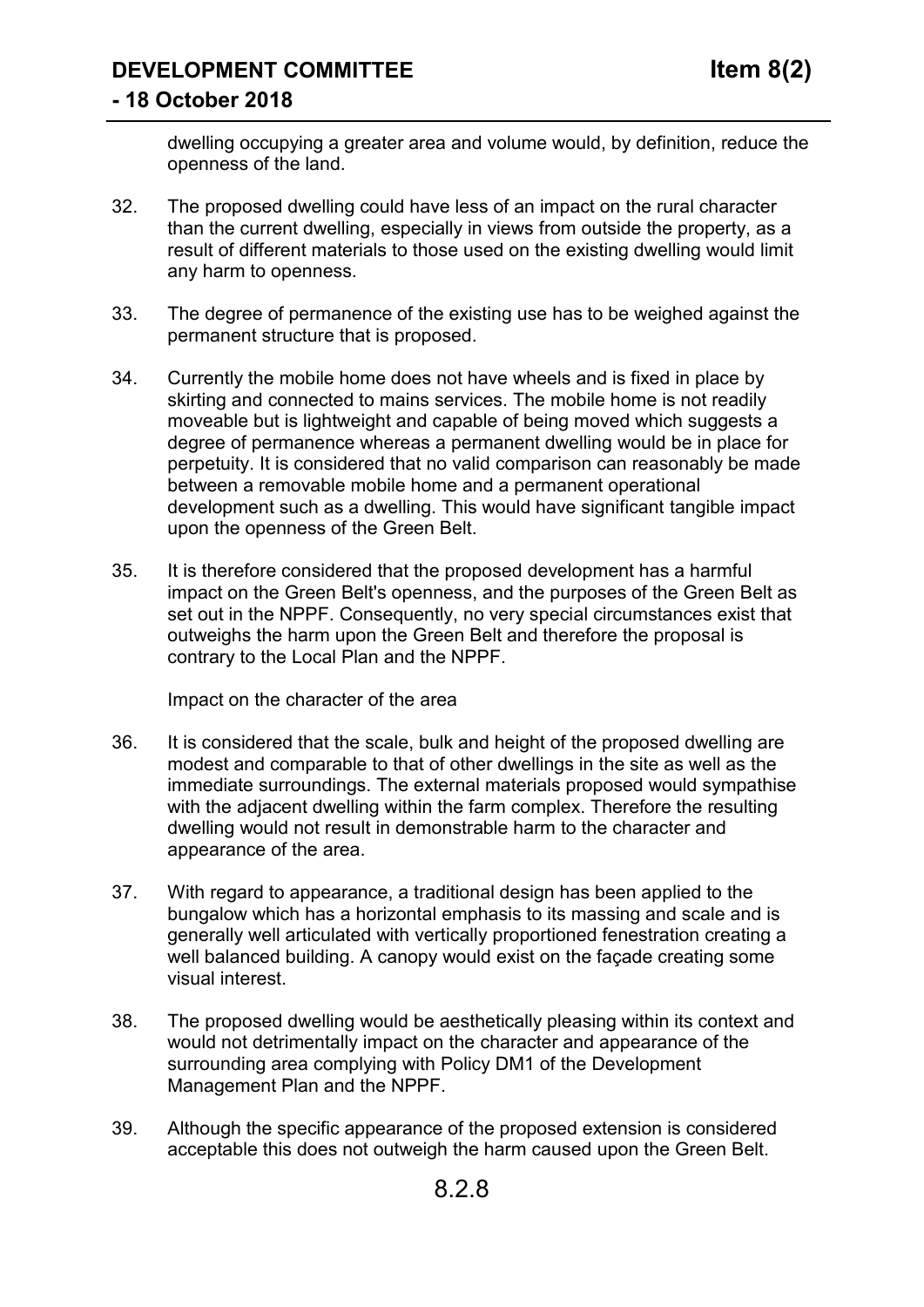Impact on neighbour amenity

40. It is considered that there is sufficient distance between the proposal and the neighbouring properties not to have an overbearing impact upon the neighbouring occupiers or overlook their private amenity space and conforms to the 45o code. The development complies with Policy DM1 of the Development Management Plan and the NPPF.

#### **Sustainability**

- 41. The Ministerial Statement of the 25th March 2015 announced changes to the government's policy relating to technical housing standards. The changes seek to rationalise the many differing existing standards into a simpler, streamlined system and introduce new additional optional Building Regulations on water and access, and a new national space standard.
- 42. Rochford District Council has existing policies relating to all of the above, namely access (Policy H6 of the Core Strategy), internal space (Policy DM4 of the Development Management Plan) and water efficiency (Policy ENV9 of the Core Strategy) and can therefore require compliance with the new national technical standards, as advised by the Ministerial Statement.
- 43. Until such a time as existing Policy DM4 is revised, this policy must be applied in light of the Ministerial Statement. All new dwellings are therefore required to comply with the new national space standard as set out in the DCLG Technical housing standards - nationally described space standard March 2015.
- 44. The proposed dwelling would be a two bed property. Two-bed 3-person dwellings would require a minimum Gross Internal Area of 61 square metres with 2 square metres of built-in storage. The dwelling would have a GIA of some 69 square metres including space to accommodate some 2 square metres of built-in storage. The proposed dwelling would meet the national space standard.
- 45. Until such a time as existing Policy ENV9 is revised, this policy must be applied in light of the Ministerial Statement (2015) which introduced a new technical housing standard relating to water efficiency. Consequently all new dwellings are required to comply with the national water efficiency standard as set out in part G of the Building Regulations (2010) as amended. A condition is recommended to ensure compliance with this Building Regulation requirement.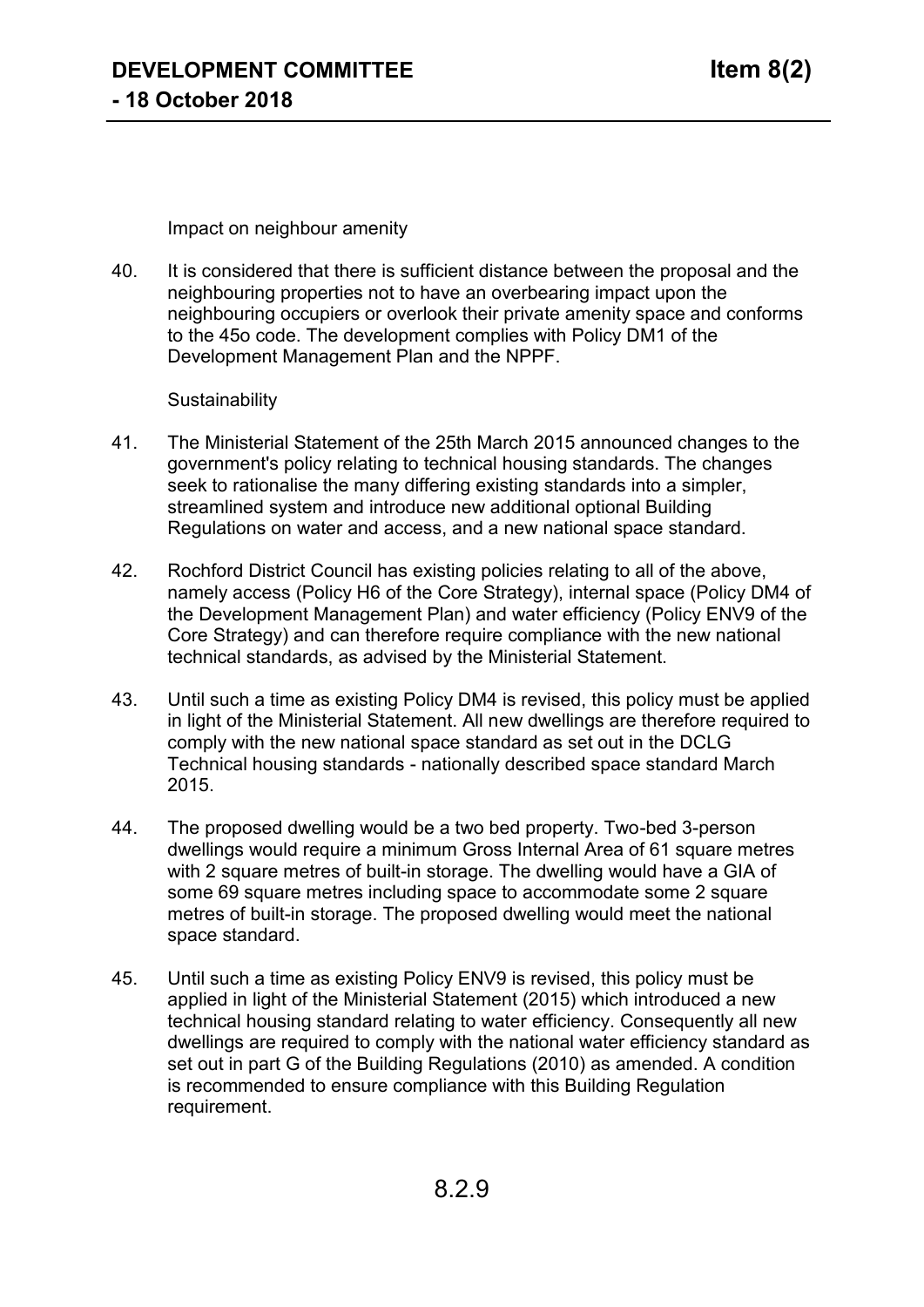# **DEVELOPMENT COMMITTEE Item 8(2)**

## **- 18 October 2018**

46. In light of the Ministerial Statement which advises that planning permissions should not be granted subject to any technical housing standards other than those relating to internal space, water efficiency and access, the requirement in Policy ENV9 that a specific Code for Sustainable Homes level be achieved and the requirement in Policy H6 that the Lifetime Homes standard be met are now no longer sought.

Car parking standards

47. The site is capable of accommodating at least two off-street car parking spaces adjacent to the dwelling in accordance with the Parking Standards Design and Good Practice Guide (2010). The proposed development would not conflict with highway safety. The proposal complies with policy DM30 of the Development Management Plan and the Parking Standards Design and Good Practice Guide (2010).

Ecology

48. The proposal would not likely to impact adversely in any protected species.

#### **Representations:**

49. Canewdon Parish Council

Objects on the basis of:

Whilst having some sympathy for the particular circumstances and needs of the applicant, the fact remains that a mobile home has been retained on site for many years despite there being no agricultural or horticultural justification for a dwelling at the site. However, it is accepted that the mobile home is now lawful and could in fact be replaced with another, more modern, mobile home.

It is acknowledged that this current planning application considerably reduces the size of the proposed permanent dwelling, such that it would be only slightly larger than the existing mobile home and would be of a bungalow appearance. However, the replacement of the mobile home with a permanent dwelling is considered not to be justified by the functional needs of the site. A permanent building would have a greater impact on the appearance in the Green Belt and would remain on site long beyond the particular needs of the applicant. In the absence of an agricultural occupancy need and such a restriction, the permanent dwelling could at any time in the future be available on the open market.

The Parish Council therefore cannot support the principal of replacing the existing mobile home with a dwelling of permanent construction. It is considered to be contrary to National Planning Policy Framework and to the adopted policies of Rochford District Council. If approved, it would have an unacceptable impact on the appearance of the Green Belt and on the aims and objectives of including land in it. It is considered that no very special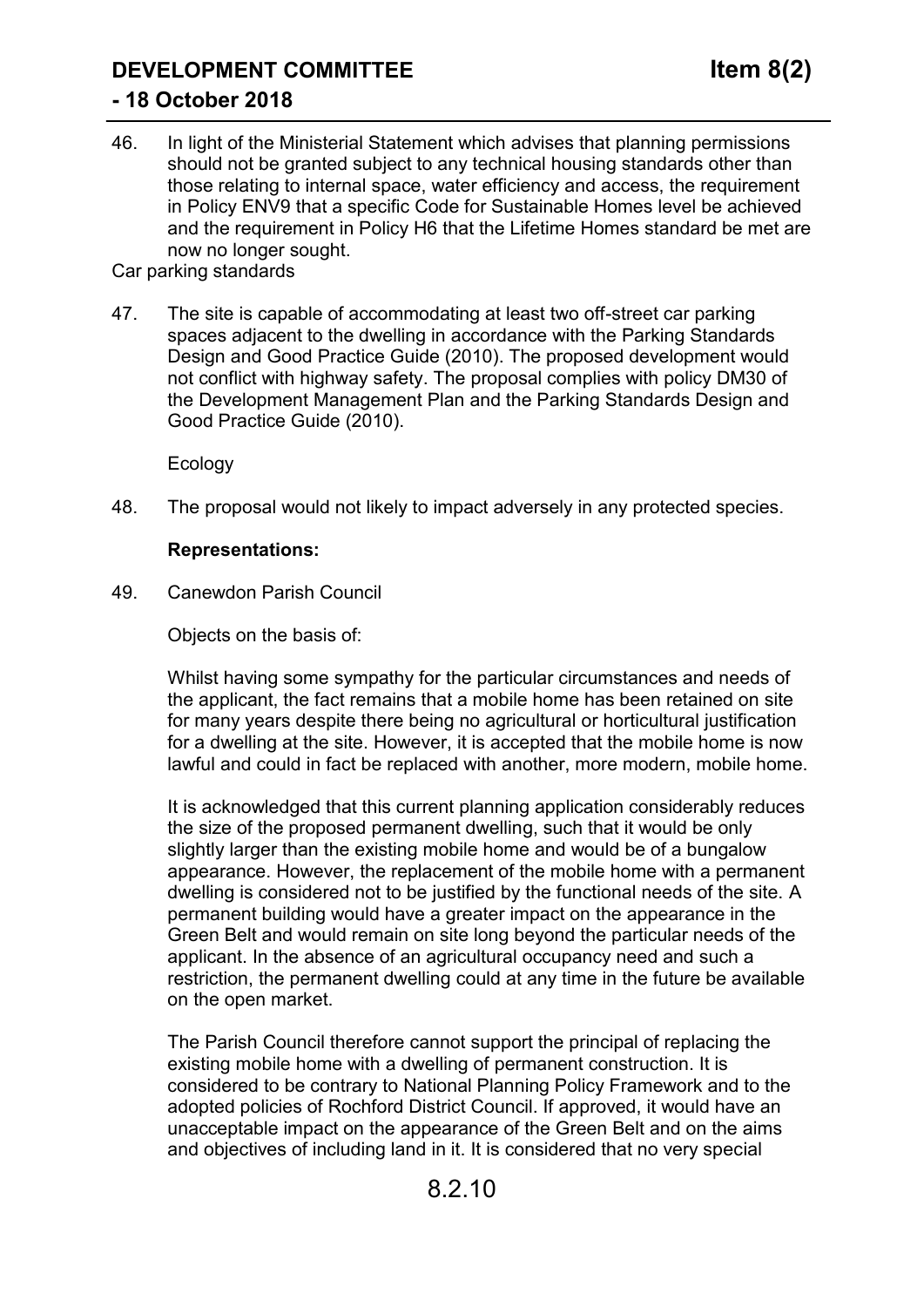circumstances exist to justify such inappropriate development and that a very important precedent would be set if such development were allowed. Indeed, there may be many sites throughout the district where similar circumstances exist, the development of which with permanent structures would have a significant and unacceptable impact on the Green Belt.

## REFUSE

1 The Allocations Plan (2014) shows the site to be within the Metropolitan Green Belt and the proposal is considered to be inappropriate development contrary to the National Planning Policy Framework. The fundamental aim of Green Belt policy is to prevent urban sprawl by keeping land permanently open; the essential characteristics of Green Belts are their openness and permanence. When considering any planning application, local planning authorities should ensure that substantial weight is given to any harm to the Green Belt. The construction of new buildings in the Green Belt should be regarded as inappropriate development and is, by definition, harmful to the Green Belt and should not be approved except in very special circumstances. Very special circumstances will not exist unless potential harm to the Green Belt by reason of inappropriateness, and any other harm, is clearly outweighed by other considerations.

In the absence of a permanent dwelling that is of a permanent substantial structure, it is not considered that the proposal can be regarded as a replacement dwelling. Furthermore, the proposed dwelling would represent inappropriate development in the Green Belt and leads to a loss of openness of the Green Belt. Furthermore, the 'very special circumstances' submitted to justify the development is not considered to outweigh the harm upon the Green Belt. The proposal is contrary to the NPPF.

#### **Relevant Development Plan Policies and Proposals:**

- 50. Rochford District Council Local Development Framework Allocations Plan Adopted February 2014
- 51. Rochford District Council Local Development Framework Core Strategy Adopted Version (December 2011) - CP1, GB1
- 52. Rochford District Council Local Development Framework Development Management Plan adopted 16th December 2014. - DM1, DM30, DM27, DM25, DM21, DM4, DM10, ENV9, H6
- 53. Rochford District Council Local Development Framework Supplementary Planning Document 2 Housing Design (January 2007)
- 54. Parking Standards Design and Good Practice (2010)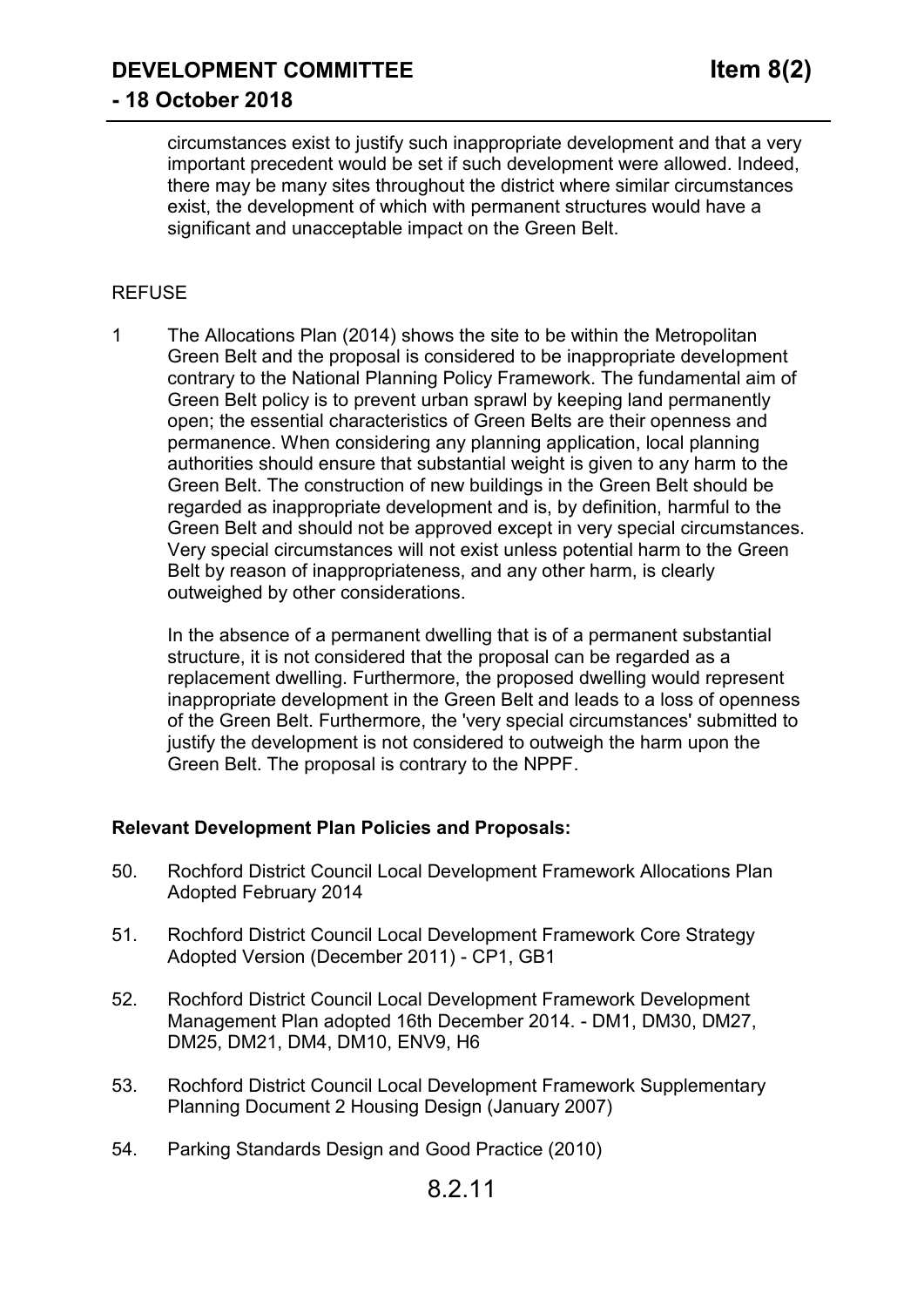The local Ward Member(s) for the above application is/are Cllr N L Cooper Cllr G J Ioannou Cllr Mrs L Shaw